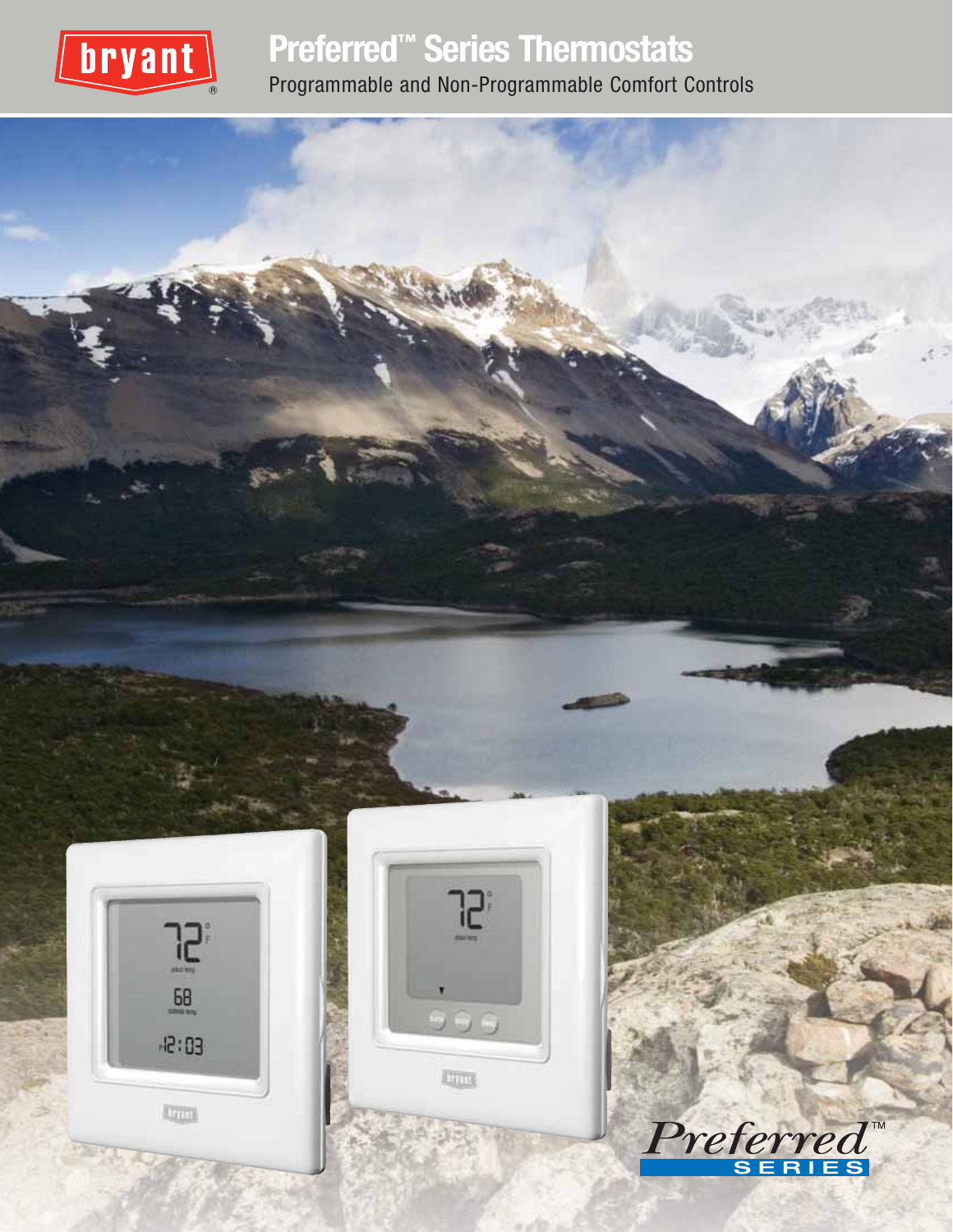# Bryant Delivers Comfort Wh

Less Than 1" Thick (Actual Size Shown)

Large, Easy-to-View LCD Display



ExP™

## A Tradition of Comfort

Bryant® has treated homeowners to higher standards of indoor comfort since 1904. We've earned our reputation through hard work, thoughtful craftsmanship, commitment and dedication. We've applied our years of experience to new thermostats representing the finest the industry has to offer. They combine state-of-the-art technology with the ease of use you've come to expect from Bryant home comfort products.



## Ultra-Slim Design

The impressive Preferred™ Series thermostats feature a unique, ultra-slim design that blends beautifully with any décor. Programmable and non-programmable models are available. With a sleek profile and large, easy-to-view display featuring backlighting, either thermostat is an attractive - yet functional - addition to your home.

The Preferred Series thermostats use exciting new technology that makes it easier than ever for you to keep your home comfortable with the touch of just a few buttons. And while these thermostats are designed to be as smart - and smart-looking - as any of the other electronics in your home, both the programmable and non-programmable models offer comfort options to fit the busiest - or simplest - lifestyle.



#### Optional Accessory:

First-of-its kind ExP™ - Expansion Port - technology lets you use a digital memory card to program your thermostat on a personal computer with a USB port. Follow the on-screen instructions, insert the card back into the thermostat, and you're done!

## Programmable and Non-Programmable Models

It won't surprise you to discover that the programmable model is the most sophisticated thermostat available today. Even the non-programmable model offers three Touch 'N' Go™ one-button settings that provide the power of a programmable thermostat in a non-programmable version.

The Preferred programmable thermostat offers a range of powerful programming options and features for your home comfort. It provides the optimum blend of sophistication and quality with flexibility and ease of use. The result is a thermostat that gives you the maximum amount of control over your home's comfort settings and the time of day

linked to them. Homes with humidifiers installed as part of the heating and cooling system can also use this thermostat to automatically monitor and control humidity settings. The thermostat even reminds you when to change or service filters, humidifier pads and UV lamps (when installed).

The non-programmable model uses the popular Touch 'N' Go settings to give you the power of a programmable thermostat without the extra programming steps. It can also monitor humidity settings when those components are installed so your home enjoys maximum comfort levels year-round.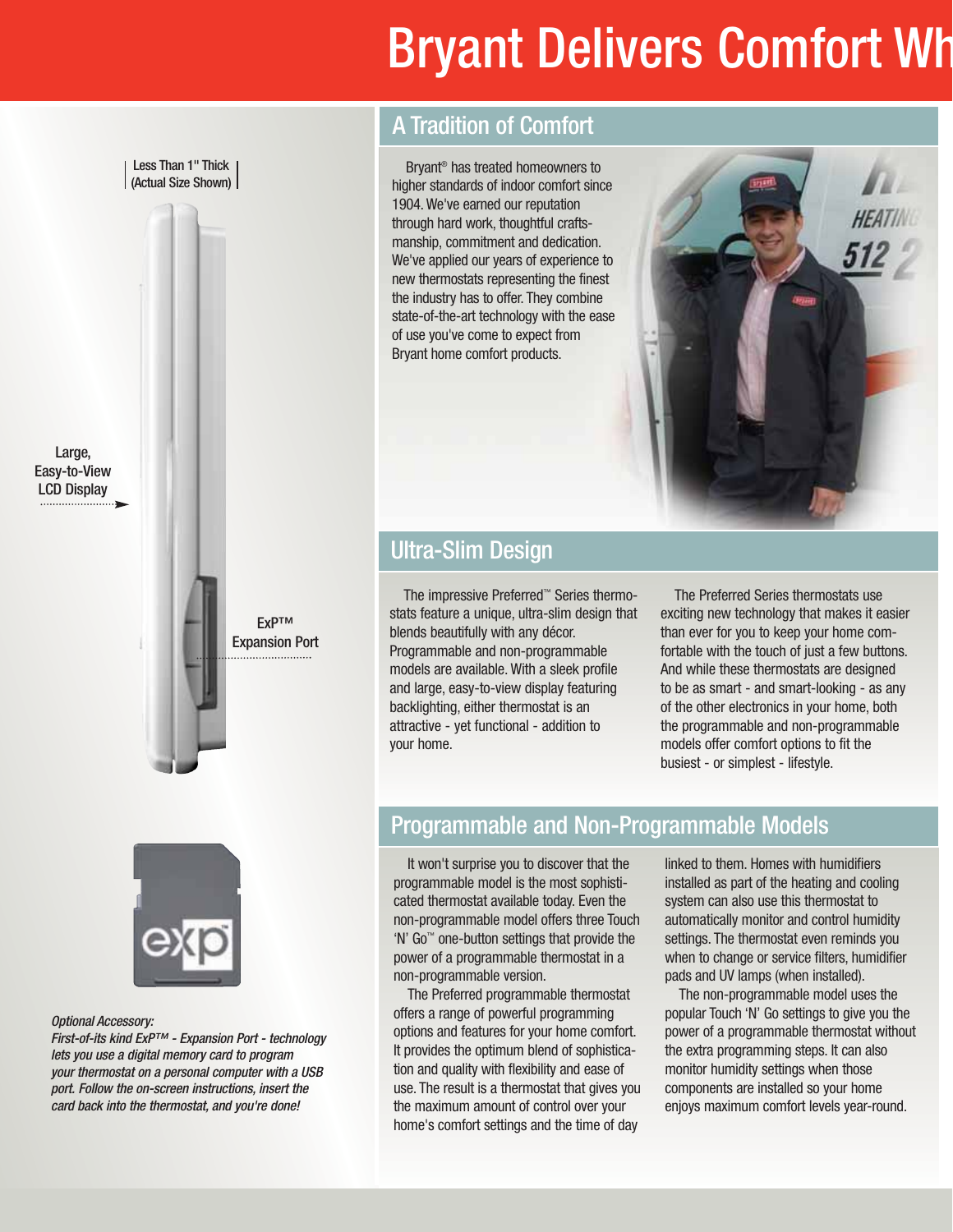## **here Few Others Can**



## **Warranty**

To the original owner, the Bryant Preferred™ Series programmable and non-programmable thermostats are each covered by a 10-year parts limited warranty.\* Ask your Bryant dealer about optional extended warranties, which may include labor.

\*Warranty period is 5 years if not registered within 90 days. Jurisdictions where warranty benefits cannot be conditioned on registration will automatically receive a 10-year parts limited warranty. See warranty certificate at bryant.com for complete details.

### **Performance**



## Optional ExP™ Accessory

The Bryant Preferred Series programmable thermostat provides for an optional ExP™ - Expansion Port - feature that allows you to use a digital memory

card to program the thermostat on a computer. Remove the dual port digital memory card from the thermostat and insert

it in your computer's USB port. Follow the onscreen instructions to program temperatures, the corresponding time,

Thermostat Comparison Chart

and the day of the week. You can even schedule your thermostat to remind you to change your furnace filter, the UV light or humidifier pad. When done,



simply reinsert the card back

into the ExP port on the thermostat. It will automatically transfer the settings on the card to the thermostat.

You can also program the thermostat without using the ExP card just as quickly and easily.

## Touch 'N' Go™

Ideal for applications where lifestyles do not follow a fixed schedule. Three Touch 'N' Go™ buttons - home, away or sleep tell your non-programmable thermostat where you'll be. The thermostat adjusts your home's temperature accordingly. This helps you enjoy maximum energy savings throughout the day. It's the preferred solution when

you want different comfort settings for different lifestyle

Touch . *I*I. Go

situations, but don't want a programmable thermostat. Establishing the temperature settings for each of the three comfort options is as easy as touching a few buttons. Use the three settings whenever they work for you, at any time of the day. It's that easy!

|                         |                          | <b>Bryant Exclusive</b>                         | <b>Control</b>   |               | <b>Features</b> |                     |                                                  |              |                                        |                           |                          |                                  |                                    |                                 |
|-------------------------|--------------------------|-------------------------------------------------|------------------|---------------|-----------------|---------------------|--------------------------------------------------|--------------|----------------------------------------|---------------------------|--------------------------|----------------------------------|------------------------------------|---------------------------------|
|                         | <b>Models</b>            | <b>ExPTM</b><br>Option Touch 'N' Go™ Dehumidity | <b>Humidity/</b> | <b>Hybrid</b> | Heat™ Program   | <b>Backlighting</b> | <b>Daylight</b><br><b>Savings</b><br><b>Time</b> | <b>Clock</b> | <b>IAQ</b><br><b>Back Up</b> Reminders | Auto<br><b>Changeover</b> | Keypad<br><b>Lockout</b> | <b>Security</b><br><b>Levels</b> | <b>Setpoint</b><br><b>Limiting</b> | <b>Smart</b><br><b>Recovery</b> |
| Programmable            | <b>Preferred™ Series</b> |                                                 | ÷                | $\mathbf{r}$  | 7 day           |                     |                                                  | 24 hrs       |                                        |                           |                          | 4                                |                                    |                                 |
|                         | Legacy™ Line             |                                                 |                  |               | $5-2$ day       |                     |                                                  | 8 hrs        |                                        |                           |                          |                                  |                                    |                                 |
|                         | Legacy-RNC               |                                                 |                  |               | $5-2$ day       |                     |                                                  |              |                                        |                           |                          |                                  |                                    |                                 |
| <b>Von-Programmable</b> | <b>Preferred™ Series</b> |                                                 | *                | $\mathbf{r}$  |                 |                     |                                                  |              |                                        |                           |                          | $\overline{\mathbf{3}}$          |                                    |                                 |
|                         | Legacy <sup>™</sup> Line |                                                 |                  |               |                 |                     |                                                  |              |                                        |                           |                          |                                  |                                    |                                 |
|                         | <b>Legacy-RNC</b>        |                                                 |                  |               |                 |                     |                                                  |              |                                        |                           |                          |                                  |                                    |                                 |

All configurations are permanently stored on thermostat memory \*Available on T6-PRH and T6-NRH models only